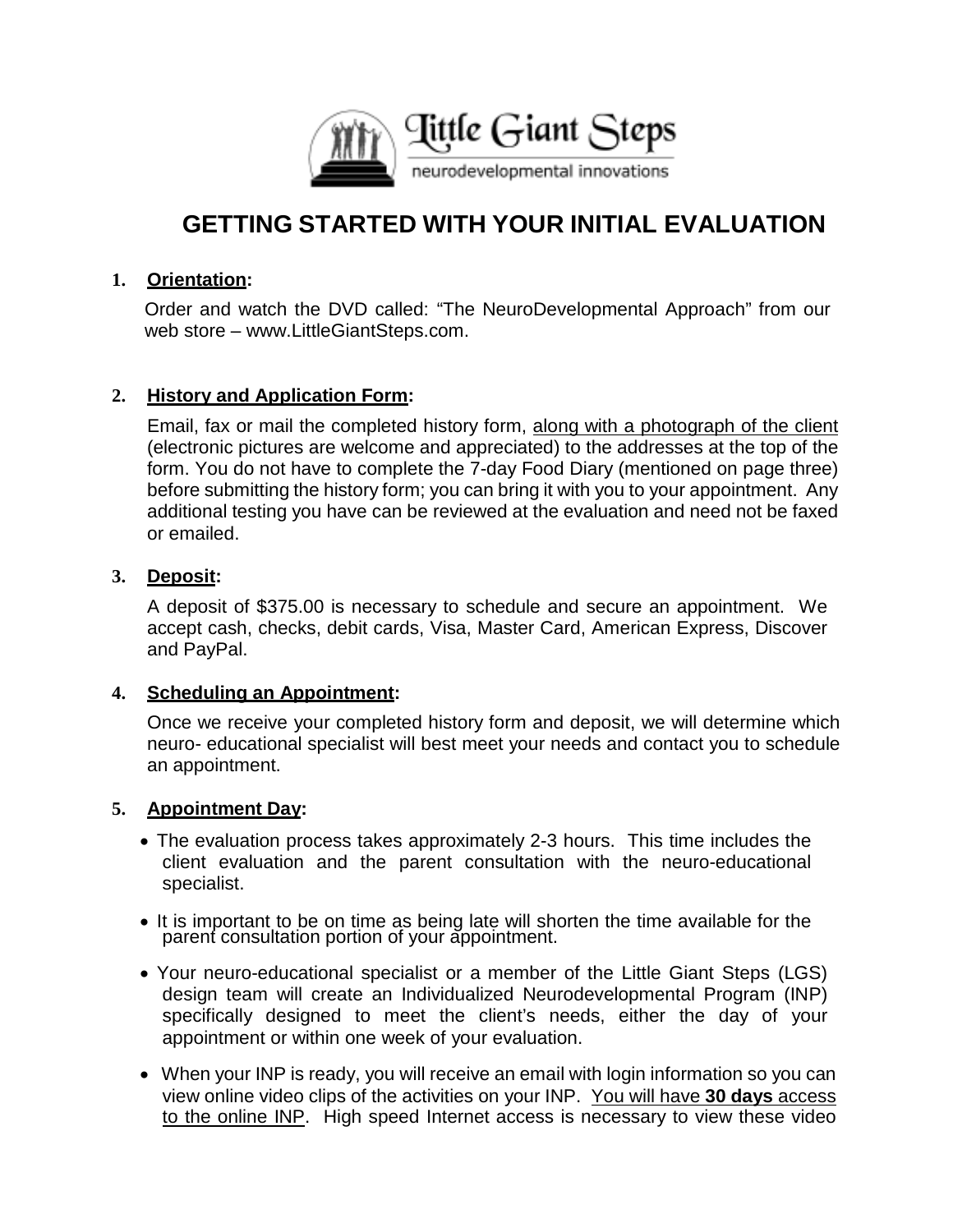clips. If you don't have high speed internet access at home, please have an alternate plan for viewing your INP such as: your local library, a "coffee house" or other establishment that offers internet access, spouses' workplace, or the computer of a neighbor, friend or family member who lives nearby.

• **Scheduling the Re-evaluation:** Services and support are based on four month time periods. A re-evaluation every four months is encouraging to parents as progress is revealed that is not always readily apparent. In addition, the parent consultation is extremely necessary to the process of updating the INP for continued progress toward neurological efficiency. Parents are the expert on their child and this input is an important aspect of the process. Re-evaluations are scheduled four months in advance. Either your evaluator or someone from the LGS office will contact you to schedule your next appointment.

#### • **Cancellation Policy:**

Please be aware that we often have families waiting for an available appointment so your consideration in the following is appreciated.

#### **Emergencies and Illness**

We realize that at times cancellations due to family emergencies or illness is unavoidable. Thank you in advance for not bringing a sick child to an evaluation.

Cancelation for the above two reasons offers these options:

- **Option 1**: Reschedule your appointment for the next available appointment time as soon as possible. Please be aware that due to our limited schedule in certain locations, this appointment may not be available in your geographical area so travel may be involved.
- **Option 2**: In the case of an illness of the child, the re-evaluation form would be submitted electronically and the parent consultation would be conducted during the regularly scheduled time frame of the evaluation. The new program would be written from this information.
- **Option 3**: In the case of family emergency, the re-evaluation form would be submitted electronically at the parents' convenience and the parent phone consultation would be scheduled after the crisis is past. The new program would be written from this information.

## **Personal Scheduling Conflict**

If you need to reschedule or cancel your appointment due to a personal scheduling conflict or other such situation, a minimum of two weeks' notice is necessary to be eligible for a replacement in-person evaluation close your canceled appointment date. Without receiving two weeks' notice, these options are available to receive your new program:

• **Option 1**: The re-evaluation form would be submitted electronically at the parents' convenience and the parent phone consultation would be scheduled as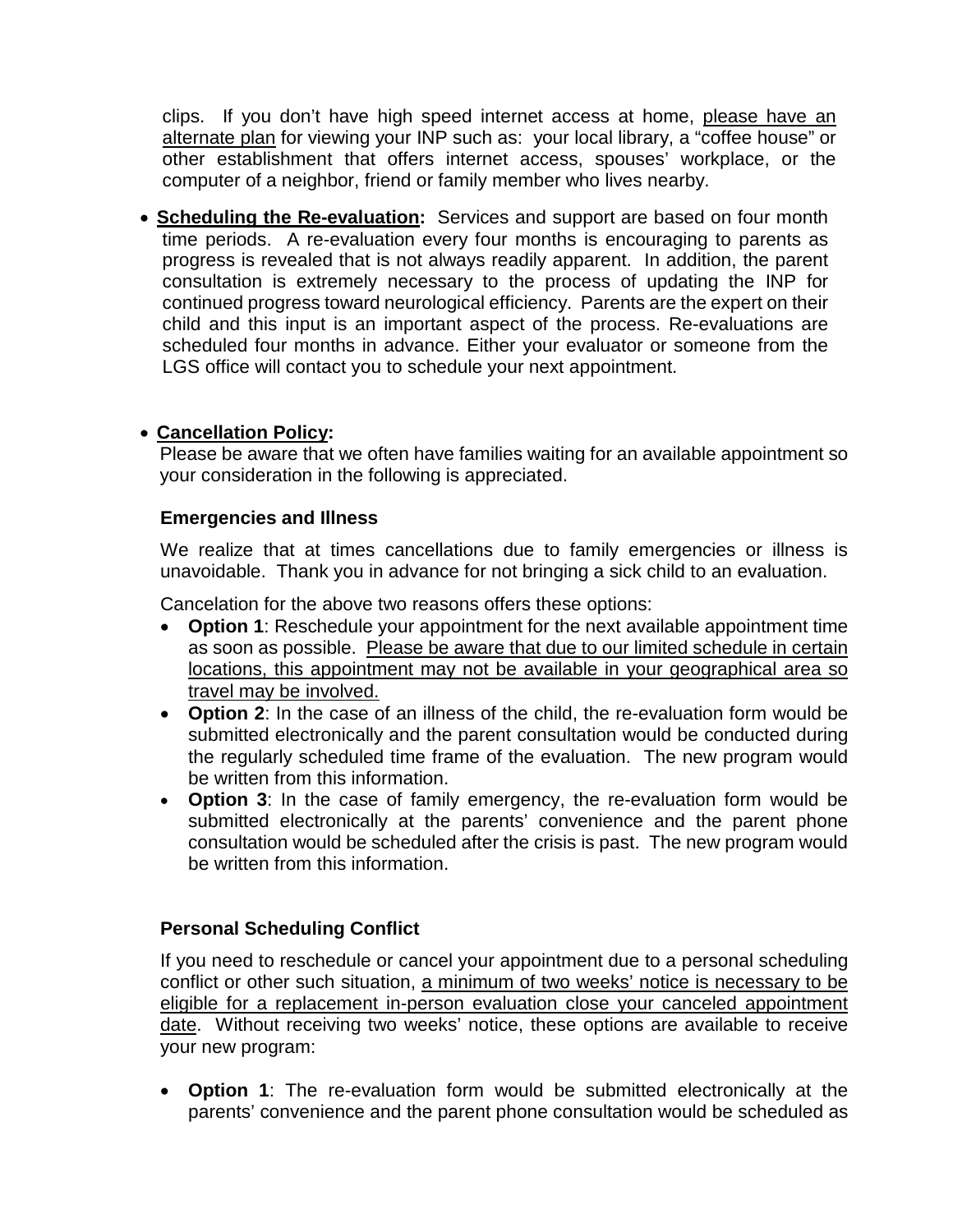close to the appointment date as possible. The new program would be written from this information.

• **Option 2**: An in-person re-evaluation would be scheduled approximately 30 days **after** the missed appointment. Be sure to note that the monthly drafts continue which makes this re-evaluation option more expensive. Please be aware that due to our limited schedule in certain locations, this appointment may not be available in your geographical area so travel may be involved.

## **6. Evaluation Fee Options:**

- **Option 1**: Pay for the first four evaluations in advance and receive a 10% discount. Total cost for the first four evaluations is \$2935.00 (this price includes the \$375.00 deposit mentioned above); with the 10% discount, the cost is \$2641.00 (you save \$294). This price includes four evaluations and four Individualized Neurodevelopmental Programs (INP). **PLEASE NOTE**: There is no refund for fees that have been paid with this discount. If you decide to choose Option 1, please understand you are making a 16 month commitment (4 evaluations and 4 INPs) to your or your child's future and there will be no refund if you decide to discontinue the program early. FYI- The majority of individuals on a neurodevelopmental program require 16-24 months minimum for total resolution of brain inefficiencies.
- **Option 2**: Make a \$375.00 deposit to secure an appointment. On the day of your evaluation, the balance of \$400.00 is due. Be prepared that day to make arrangements with the LGS home office for monthly payments (starting the month after your Initial Evaluation) of \$180 to be drafted from your credit or debit card each month on the 1<sup>st</sup> OR 15<sup>th</sup> (your choice). No additional evaluation and program fees are incurred for re-evaluations besides these monthly drafts. **PLEASE NOTE**: There is no refund for fees that have been paid. If you are paying on a monthly basis and decide to withdraw from the program, you must give us seven business days' notice prior to your scheduled monthly draft on the  $1<sup>st</sup>$  or 15<sup>th</sup> in order to stop your monthly payments. There are no refunds for previous monthly payments.

## **7. ADDITIONAL FEES:**

## • **INP Supplies:**

Many of the neurodevelopmental materials you will need to implement your program can be handmade; however, we have found that the majority of our clients prefer the convenience of purchasing these materials ready-made. The cost of these materials is typically between \$50.00 and \$200.00 for the Initial Evaluation and usually less for subsequent re-evaluations unless specific academic curriculum is included in the recommendations. All recommendations from LGS are at the parents' discretion to implement or not.

## • **Evaluation Policy:**

Evaluation services are offered every four months. Each evaluation cycle begins with a full evaluation and includes a new INP and four months of support. **PLEASE**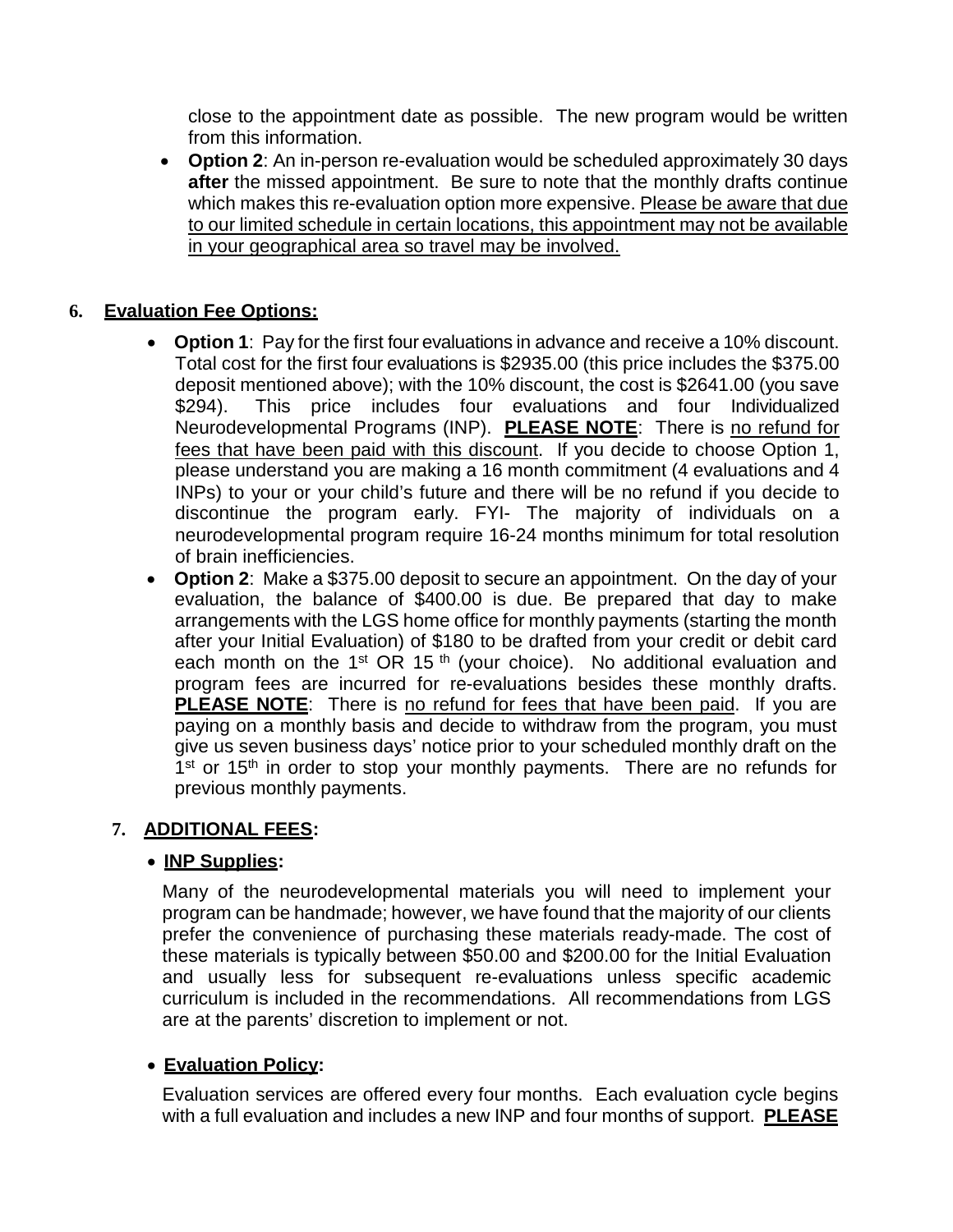**NOTE**: *After four monthly payments, you will be eligible for a re-evaluation. You may postpone your four-month re-evaluation but understand your monthly payments will continue.* Changes take place in the brain whether you are doing the full slate of neurodevelopmental activities or not; thus, the INP needs to be updated every four months in order for the program to be most effective.

Helping our clients be successful is our highest priority and we desire to help as many individuals as possible. We are thankful that we are accomplishing that goal evidenced by many of our clients referring their friends to us. We praise God that in clients' sharing of successes, more children receive the help they need.

## • **Returned Check Fee:**

A \$30.00 processing fee will be charged for checks returned by the bank for nonsufficient funds. Payment for a returned check must be received in the form of cash, cashier's check, money order or credit card.

• Please complete the New Client Orientation and Commitment Letter and the 7-day food diary located on the following pages. You may return both of these documents on your appointment day or may email it to [evalinfo@LittleGiantSteps.com](mailto:evalinfo@LittleGiantSteps.com) . You may also fax it to 972.325.4119.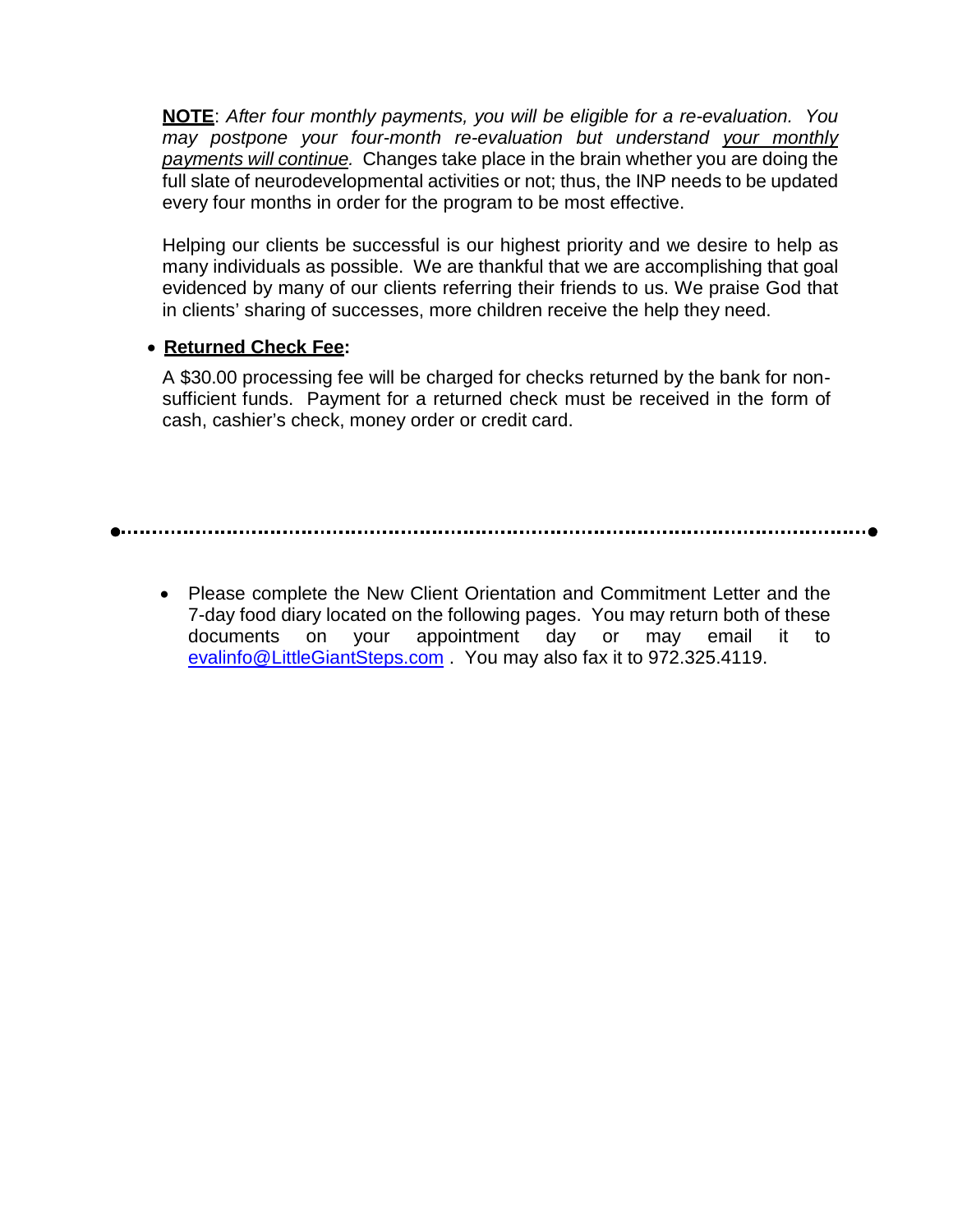

# **New Client Orientation and Commitment Letter**

Little Giant Steps has a unique approach to building leaders and addressing learning difficulties and disabilities. The techniques used on the Individualized NeuroDevelopmental Programs (INP) are tried and true, having received proven results with thousands of adults and children across the country for more than 30 years. The successful elimination of neurological inefficiencies has only been present where the INP has been implemented with consistency over a long enough period of time. To accomplish your goals as an individual or new parent on our program, we ask you to review this mutual commitment agreement.

#### **My commitment to you as your evaluator:**

- ! Perform the most comprehensive evaluations possible.
- Supply you with up-to-date activities to address the challenges your child is experiencing.
- ! Make support available by phone and e-mail to discuss any concerns or challenges you may be experiencing in implementing the INP.

#### **Your commitment:**

- ! Implement the INP activities as described, **without additions or deletions**, unless you have received approval on a variation from your evaluator.
- ! Call or e-mail **immediately** with any concerns about implementing your INP.
- $\checkmark$  Put INP activities in a higher priority than any curriculum until the root issues plaguing you/your child have been addressed.

#### *Please read the following carefully, initial the boxes and sign at the bottom.*

 I understand that as of the initial evaluation, I am making a minimum of **12 month commitment** to my Little Giant Steps' program. This is not a financial contract, but an understanding that the positive changes I desire for myself/my child will require time and effort in order to impact the brain in such a way that will unlock the God-given potential within. (In many instances, the time needed to meet the desired goals may require 18-24 months or more.) With more involved issues like syndromes, brain injury and autism spectrum the required time on program would be longer.

 I understand that returning every four months so my/my child's Individualized NeuroDevelopmental Program (INP) can be updated is vital to our success with the program. I understand that it is Little Giant Steps' policy that each client should have three evaluations per year to fulfill the above mentioned agreement.

 I understand that a deposit of \$375 is due upon securing the appointment for the Initial Evaluation (IE). After the IE, I have two options: **A.** The balance of \$400 for the IE is paid the day of the appointment. Then monthly payments of \$180.00 start the following month. **B.** Pay for the first year with Little Giant Steps in full and receive a 10% discount. Your first year includes four evaluations and four Individualized NeuroDevelopmental Programs - \$2266.00 (Includes \$400 balance for IE)

Re-evaluations are scheduled very four months for both options. These fees will be automatically withdrawn from my debit/credit card.

 I acknowledge that I have read and understand the policies in the "Getting Started with Your Brain Training Program" document. I must notify LSG seven business days prior to the monthly draft, if I choose to withdraw from the program. I understand that if I withdraw from the program before my next evaluation, the monthly payments I have paid up to that point **will not be refunded**.

 I understand that the root cause of the symptoms I or my child is experiencing will not change without direct intervention from myself or someone I assign to implement the INP as written.

\_\_\_\_\_\_\_\_\_\_\_\_\_\_\_\_\_\_\_\_\_\_\_\_\_\_\_\_\_\_\_Date\_\_\_\_\_\_\_\_\_\_

Parent/Guardian/Adult Signature

 $\overline{\mathcal{L}}$  , and the contribution of the contribution of  $\overline{\mathcal{L}}$ 

Evaluator Signature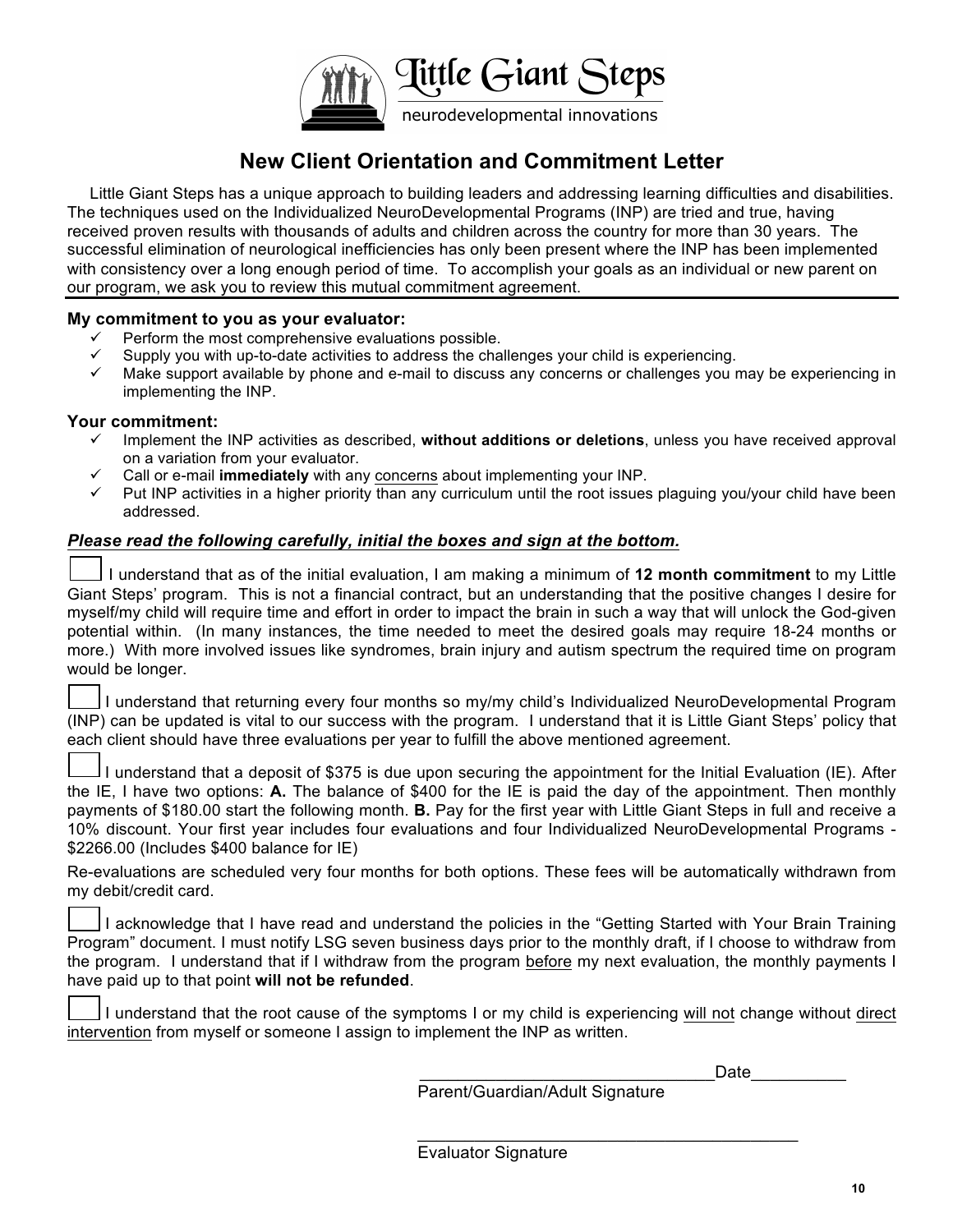

neurodevelopmental innovations

P.O. Box 863624 Phone: (972) 758-1260 Plano, TX 75086 Fax: (972) 325-4119 Website: www.littlegiantsteps.com Email: evalinfo@littlegiantsteps.com

# **Client Name: \_\_\_\_\_\_\_\_\_\_\_\_\_\_\_\_\_\_\_\_\_\_\_\_ 7 DAY FOOD DIARY**

| Day of<br>Week | <b>Time</b> | Type of Food<br>or Drink | <b>Amount</b><br><b>Consumed</b> | Homemade<br>(Yes/No) | Note Any Side Effects |
|----------------|-------------|--------------------------|----------------------------------|----------------------|-----------------------|
|                |             |                          |                                  |                      |                       |
|                |             |                          |                                  |                      |                       |
|                |             |                          |                                  |                      |                       |
|                |             |                          |                                  |                      |                       |
|                |             |                          |                                  |                      |                       |
|                |             |                          |                                  |                      |                       |
|                |             |                          |                                  |                      |                       |
|                |             |                          |                                  |                      |                       |
|                |             |                          |                                  |                      |                       |
|                |             |                          |                                  |                      |                       |
|                |             |                          |                                  |                      |                       |
|                |             |                          |                                  |                      |                       |
|                |             |                          |                                  |                      |                       |
|                |             |                          |                                  |                      |                       |
|                |             |                          |                                  |                      |                       |
|                |             |                          |                                  |                      |                       |
|                |             |                          |                                  |                      |                       |
|                |             |                          |                                  |                      |                       |
|                |             |                          |                                  |                      |                       |
|                |             |                          |                                  |                      |                       |
|                |             |                          |                                  |                      |                       |
|                |             |                          |                                  |                      |                       |
|                |             |                          |                                  |                      |                       |
|                |             |                          |                                  |                      |                       |
|                |             |                          |                                  |                      |                       |
|                |             |                          |                                  |                      |                       |
|                |             |                          |                                  |                      |                       |
|                |             |                          |                                  |                      |                       |
|                |             |                          |                                  |                      |                       |
|                |             |                          |                                  |                      |                       |